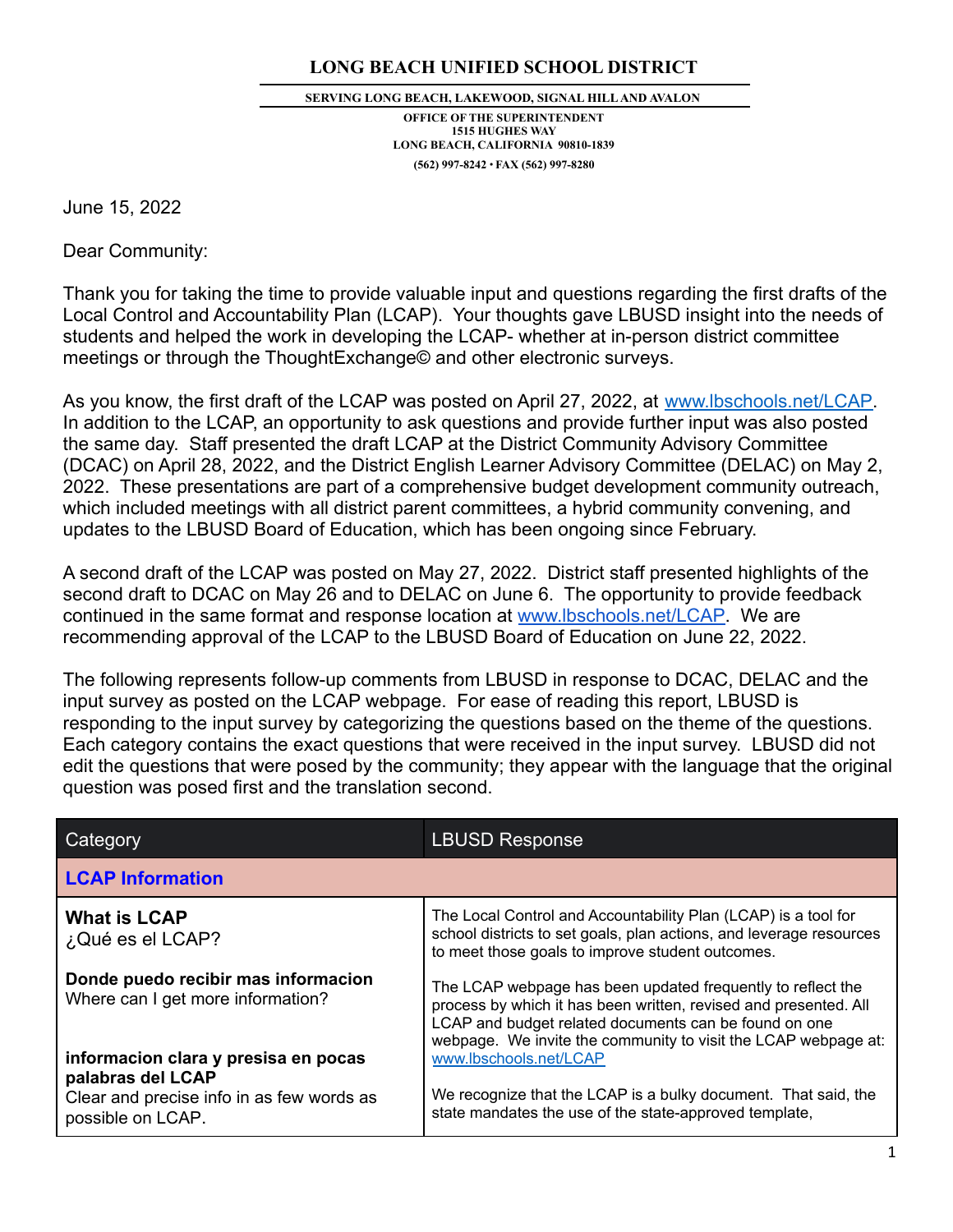| Why are pupil services (#5.1 & #5.2)<br>divided into a base and S&C action? How<br>is that split determined?<br>¿Por qué los servicios de los estudiantes<br>(#5.1 y #5.2) están divididos en una base y<br>una acción S&C? ¿Cómo se determina esa<br>división?                                                                                                       | presumably to standardize this important document for every<br>district in the state. Staff at LBUSD has presented chunks of the<br>LCAP during budget development and engagement sessions at<br>the LBUSD Board of Education meetings since February, as well<br>as at DCAC, DELAC and other parent group meetings.<br>We encourage families to watch the clips of the LCAP<br>presentation from staff to understand the overall budget which can<br>be found here: https://www.youtube.com/watch?v=u5ex_ZO5I1U<br>in English<br>and https://www.youtube.com/watch?v=Jc7BKO0qlJc in Spanish<br>(fast forward to 1:15:00). Presentations of the LCAP can be found<br>on www.lbschools.net/LCAP.<br>We hope the updates to the Board, the presentation decks, and<br>attendance to our parent group meetings gave various ways to be<br>informed about the LCAP.<br>LBUSD is planning to create a summary version to assist in<br>readability. When completed, the summary version will be posted<br>at www.lbschools.net/LCAP<br>Pupil Services in Goal 5 is divided into a base (Action 5.1) and<br>supplemental/concentration (Action 5.2) line items because of the<br>nature of their services. Action 5.1 is the base allocation of<br>counselors and nurses. Action 5.2's focus is additional nurses,<br>health assistants, and psychologists whose site-based function<br>provide more specialized coordination with the School-Based<br>Mental Health Collaborative and other community partners due to<br>their socioeconomic challenges, language barriers, and unstable<br>home environments. The split indicated for pupil services is a<br>divide between base allocations of nurses, counselors, psychs<br>and then additional time utilizing the supplemental and<br>concentration allocation. |
|-----------------------------------------------------------------------------------------------------------------------------------------------------------------------------------------------------------------------------------------------------------------------------------------------------------------------------------------------------------------------|---------------------------------------------------------------------------------------------------------------------------------------------------------------------------------------------------------------------------------------------------------------------------------------------------------------------------------------------------------------------------------------------------------------------------------------------------------------------------------------------------------------------------------------------------------------------------------------------------------------------------------------------------------------------------------------------------------------------------------------------------------------------------------------------------------------------------------------------------------------------------------------------------------------------------------------------------------------------------------------------------------------------------------------------------------------------------------------------------------------------------------------------------------------------------------------------------------------------------------------------------------------------------------------------------------------------------------------------------------------------------------------------------------------------------------------------------------------------------------------------------------------------------------------------------------------------------------------------------------------------------------------------------------------------------------------------------------------------------------------------------------------------------------------------------------------|
| <b>LCFF Funding</b>                                                                                                                                                                                                                                                                                                                                                   |                                                                                                                                                                                                                                                                                                                                                                                                                                                                                                                                                                                                                                                                                                                                                                                                                                                                                                                                                                                                                                                                                                                                                                                                                                                                                                                                                                                                                                                                                                                                                                                                                                                                                                                                                                                                               |
| Tengo preguntas como se usan los fondos<br>adecuadamente<br>How are funds adequately used?                                                                                                                                                                                                                                                                            | The LCAP itself describes the use of LCFF funds. Each action<br>listed in the LCAP provides a description of the program or service<br>and a budget for each action. Each school district in California<br>presents its LCAP to its community.                                                                                                                                                                                                                                                                                                                                                                                                                                                                                                                                                                                                                                                                                                                                                                                                                                                                                                                                                                                                                                                                                                                                                                                                                                                                                                                                                                                                                                                                                                                                                                |
| Cuales programas estan basados sobre<br>las minorias y en que se basan. Se estan<br>dando equitativamente los fondos.<br>What programs are there for minorities and<br>how are they determined? Are the funds<br>distributed evenly?<br>me gustaria mas informaccion como<br>estasn usando los fondos para los<br>distritos?<br>How are funds used for the districts? | While school funding formulas (LCFF, Title I, etc.) are not tied to<br>race and ethnicity, the Local Control Funding Formula recognizes<br>the unique challenges of students with specific backgrounds and<br>the state defines them as "unduplicated pupils": English Learners,<br>foster youth and students from low income households. These<br>"unduplicated" students are the foundation for districts to receive<br>Concentration and Supplemental LCFF funding. School districts<br>receive additional funding equal to 20 percent of the base LCFF<br>funds for each "unduplicated" student. These concentration<br>grants go to districts in which more than 55 percent of students<br>are "unduplicated". LBUSD is one of those districts.                                                                                                                                                                                                                                                                                                                                                                                                                                                                                                                                                                                                                                                                                                                                                                                                                                                                                                                                                                                                                                                          |
| De que manera se estan distribuyendo los<br>fondos?                                                                                                                                                                                                                                                                                                                   | Programs and services are listed in the LCAP as "Actions". In this<br>year's LCAP, here is the breakdown of Actions and their budgets<br>by Goal:<br>Goal 1: Basic Services - 3 actions - \$114.5 M                                                                                                                                                                                                                                                                                                                                                                                                                                                                                                                                                                                                                                                                                                                                                                                                                                                                                                                                                                                                                                                                                                                                                                                                                                                                                                                                                                                                                                                                                                                                                                                                           |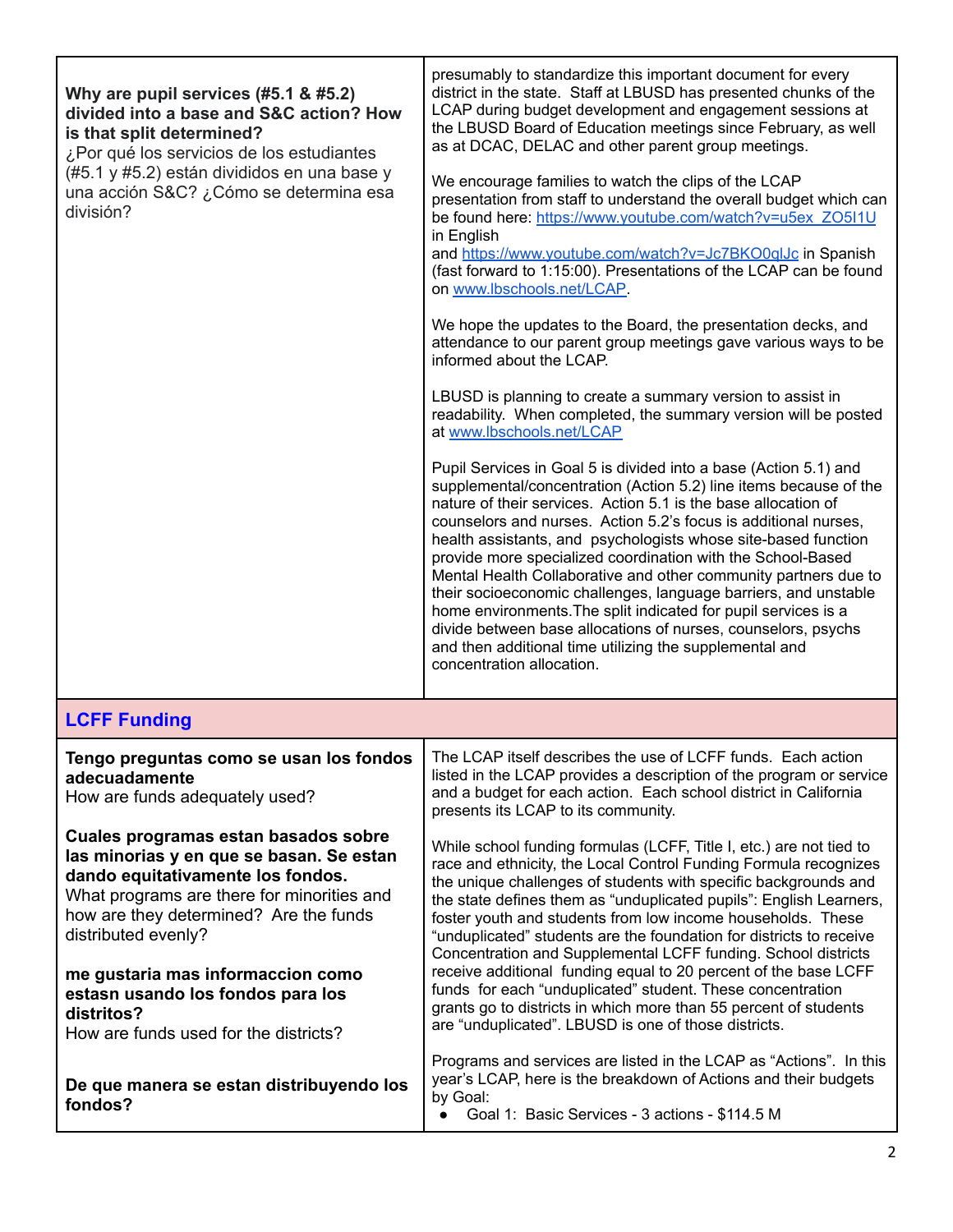| In what way are funds being distributed?<br>q real mente llegen los fondos en la<br>escuela de mis hijos.<br>Where do the funds to my child's school really<br>end up?<br>Cuanto dinero para cada escuela en las<br>que tengo coneccion Poly y Franklin.<br>How much money for each school? I am<br>connected to Poly and Franklin.                                                                                                                                                                                                                                                                                                                                                                                                                                 | Goal 2: Supportive Schools - 4 actions - \$7.8 M<br>$\bullet$<br>Goal 3: Academic Progress - 13 actions - \$608.4 M<br>$\bullet$<br>Goal 4: College & Career Readiness - 3 actions - \$22.1 M<br>$\bullet$<br>Goal 5: Active Engagement - 7 actions - \$48.2 M<br>$\bullet$<br>Each school receives a portion of the Local Control Funding<br>Formula (LCFF) as described in Action 3.10 in the LCAP. The<br>school site council makes recommendations about key site<br>programs or services that help meet the needs of students at their<br>site. As Action 3.10 in the LCAP shares, each school receives an<br>allocation of LCFF funds. Each school receives the same amount<br>per "unduplicated pupil".<br>School Budget allocations can be found at:<br>https://www.lbschools.net/Departments/School_Budgets/<br>Schools list their budgeted programs and services in their School<br>Plan for Student Achievement (SPSA). Another way to<br>understand and be part of the decision-making for your school site<br>budgets, parents can join their school site council.                                                                                                                                                                        |
|---------------------------------------------------------------------------------------------------------------------------------------------------------------------------------------------------------------------------------------------------------------------------------------------------------------------------------------------------------------------------------------------------------------------------------------------------------------------------------------------------------------------------------------------------------------------------------------------------------------------------------------------------------------------------------------------------------------------------------------------------------------------|--------------------------------------------------------------------------------------------------------------------------------------------------------------------------------------------------------------------------------------------------------------------------------------------------------------------------------------------------------------------------------------------------------------------------------------------------------------------------------------------------------------------------------------------------------------------------------------------------------------------------------------------------------------------------------------------------------------------------------------------------------------------------------------------------------------------------------------------------------------------------------------------------------------------------------------------------------------------------------------------------------------------------------------------------------------------------------------------------------------------------------------------------------------------------------------------------------------------------------------------------------|
| <b>Engagement Process</b>                                                                                                                                                                                                                                                                                                                                                                                                                                                                                                                                                                                                                                                                                                                                           |                                                                                                                                                                                                                                                                                                                                                                                                                                                                                                                                                                                                                                                                                                                                                                                                                                                                                                                                                                                                                                                                                                                                                                                                                                                        |
| my input will be councider we need more<br>teacher and perants support<br>Mi opinión se va a considerar. Necesitamos<br>más apoyo de los maestros y padres                                                                                                                                                                                                                                                                                                                                                                                                                                                                                                                                                                                                          | This year, LBUSD sought input from its educational partners in a<br>larger process to engage with multiple budgets to accurately<br>pinpoint programs and services that meet the needs of students.<br>This allows for ways to compliantly braid funds to ensure that<br>needs are met using a variety of resources, especially in light of<br>the one-time nature of pandemic relief funding.                                                                                                                                                                                                                                                                                                                                                                                                                                                                                                                                                                                                                                                                                                                                                                                                                                                         |
| que seguridad tengo que escuchen mis<br>peticiones o nececidades<br>What assurances do I have that my requests<br>or needs are listened to?<br>Family engagement has been an<br>expressed challenge since we returned<br>from the pandemic. What new strategies,<br>programs, and positions will the district be<br>trying out next year to improve in this<br>area?<br>El compromiso familiar ha sido un desafío<br>expresado desde que regresamos de la<br>pandemia.¿Qué nuevas estrategias,<br>programas y posiciones probará el distrito el<br>próximo año para mejorar en esta área?<br>Which schools have parent liaisons/<br>community outreach types of positions?<br>¿Qué escuelas tienen enlaces de<br>padres/tipos de puestos de alcance<br>comunitario? | LBUSD has conducted the following engagement and<br>informational presentations from February to the present to ensure<br>we received input from the community:<br>DCAC: 2/24/22, 3/24/22, 4/28/22, 5/26/22<br>$\bullet$<br>DELAC: 3/21/22, 4/4/22, 5/2/22, 6/6/22<br>$\bullet$<br>CAC: 3/9/22<br>EONA: 3/8/22, 4/12/22<br>CIAAP: 3/14/22<br>PIEV: 3/31/22, 4/28/22, 5/26/22<br>$\bullet$<br>Superintendent's Parent Connection: 3/22/22<br>Community Hybrid Convenining: 4/5/22<br>$\bullet$<br>In addition to these presentations, a ThoughtExchange was<br>deployed that received 2,319 thoughts and 54,852 ratings from<br>2,352 participants. In addition, over 600 students participated in<br>the ThoughtExchange, and district staff visited high schools to<br>engage student focus groups about the LCAP.<br>The Board of Education was also updated with presentations on:<br>2/16/22, 4/13/22, 5/4/22, 5/18/22 and 6/1/22.<br>We invite the community to review the Educational Partners<br>sections of the LCAP, which begins on page 9 of the draft LCAP.<br>This section describes the various engagement actions that<br>LBUSD took, a summary of the input from the community, and<br>how the LCAP was influenced by community input. |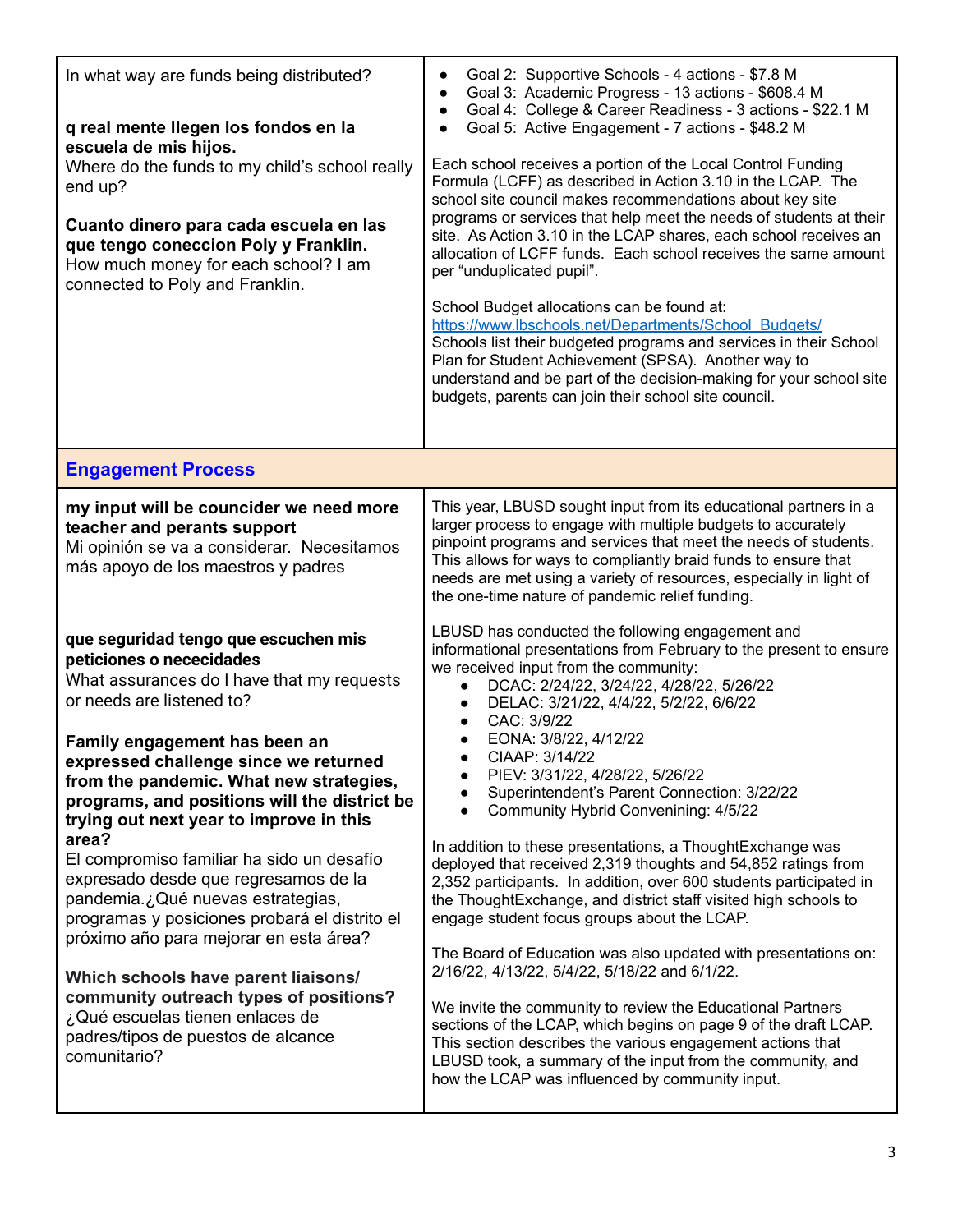|                                                                                                                                                                                                                                                                                       | Engagement is indeed a challenge- but one in which LBUSD<br>wants to strengthen the partnership with parents and community.<br>LBUSD has employed a variety of strategies, including in-person<br>(when allowed), virtual, hybrid model, live streaming, social media,<br>ThoughtExchange, phone hotlines, Parent Vue, Peachjar, website,<br>School Messenger, Canvas, YouTube, etc. LBUSD's Chief<br>Communications Officer and the Equity, Engagement and<br>Partnership Office are studying data from the various<br>engagement activities to look at effectiveness and how to improve<br>outreach/engagement. In addition, at two Parent Connection<br>meetings, the participants were asked to rate the methods that<br>they felt were most effective in terms of communication.<br>The following schools invested in school community liaisons<br>and/or parent involvement specialists, primarily using Title I or<br>Title I Parent Involvement funding:<br>King<br>$\bullet$<br>Jordan (2)<br>Cabrillo (3)<br>Jefferson<br>$\bullet$<br>In addition, Parent University has 2 Parent Involvement<br>Specialists and the Translation Unit has 6 Translator-Interpreters<br>on staff. The Parent Involvement Specialists (both bilingual)<br>assist families through interpretation at district meetings (e.g.<br>Parent Connection, Parent University workshops) and in-person |
|---------------------------------------------------------------------------------------------------------------------------------------------------------------------------------------------------------------------------------------------------------------------------------------|---------------------------------------------------------------------------------------------------------------------------------------------------------------------------------------------------------------------------------------------------------------------------------------------------------------------------------------------------------------------------------------------------------------------------------------------------------------------------------------------------------------------------------------------------------------------------------------------------------------------------------------------------------------------------------------------------------------------------------------------------------------------------------------------------------------------------------------------------------------------------------------------------------------------------------------------------------------------------------------------------------------------------------------------------------------------------------------------------------------------------------------------------------------------------------------------------------------------------------------------------------------------------------------------------------------------------------------------------------------------------------------|
|                                                                                                                                                                                                                                                                                       | consultations for school choice and other Parent University work<br>with families.                                                                                                                                                                                                                                                                                                                                                                                                                                                                                                                                                                                                                                                                                                                                                                                                                                                                                                                                                                                                                                                                                                                                                                                                                                                                                                    |
| <b>World Languages</b>                                                                                                                                                                                                                                                                |                                                                                                                                                                                                                                                                                                                                                                                                                                                                                                                                                                                                                                                                                                                                                                                                                                                                                                                                                                                                                                                                                                                                                                                                                                                                                                                                                                                       |
| Acerca del programa de lenguas<br>extranjeras en la High school/ como<br>obtener mas inforcion<br>About foreign language in HShow to obtain<br>more information                                                                                                                       | In Middle and High School, LBUSD has course outlines for 4+<br>year courses of World Language study in the following 8<br>languages. These courses are approved for use at schools,<br>however, each individual school determines the offerings on a<br>yearly basis:<br>American Sign Language 1-2, 3-4, 5-6, 7-8<br>Chinese 1-2, 3-4, 5-6, AP Chinese Language and Culture<br>French 1-2, 3-4, 5-6, 7-8 and AP French Culture; with a<br>course outline for French for Spanish Speakers<br>German 1-2, 3-4, 5-6 with outlines for German 7-8 and AP                                                                                                                                                                                                                                                                                                                                                                                                                                                                                                                                                                                                                                                                                                                                                                                                                                 |
| como estan usando los fondos que resive<br>el distrito para apoyar alos estudientes de<br>long beach y si estan dando apoyo al<br>idioma espanol<br>How are funds the district receives being used<br>to support Long Beach students and are they<br>supporting the Spanish language? | German Language and Culture<br>Italian 1-2 through 7-8<br>$\bullet$<br>Japanese 1-2, 3-4, 5-6, 7-8, Honors 5-6 and AP Japanese<br>Language and Culture<br>Khmer 1-2, 3-4, 5-6, 7-8<br>Spanish 1-2, 3-4, 5-6, 7-8; AP Spanish Language and<br>Culture, AP Spanish Literature; IB Spanish courses at 2<br>levels<br>Spanish for Spanish Speakers 1-2, 3-4, 5-6, 7-8                                                                                                                                                                                                                                                                                                                                                                                                                                                                                                                                                                                                                                                                                                                                                                                                                                                                                                                                                                                                                     |
| que nuestra comunidad es importante,<br>cuantos maestros van a contratar para<br>ensenar espanol?<br>That our community is important.<br>How many teachers will be hired to teach<br>Spanish                                                                                          | We also have course outlines geared towards our native/heritage<br>speakers that include translation and interpretation skill building,<br>which require high levels of oral proficiency in Spanish.<br>For more detailed information about each course, see the <b>LBUSD</b><br><b>Course Catalog: World Languages</b><br>A success story in our middle schools: World Languages Spanish<br>courses expanded from 70 students in 2021 to 573 in 2022.                                                                                                                                                                                                                                                                                                                                                                                                                                                                                                                                                                                                                                                                                                                                                                                                                                                                                                                                |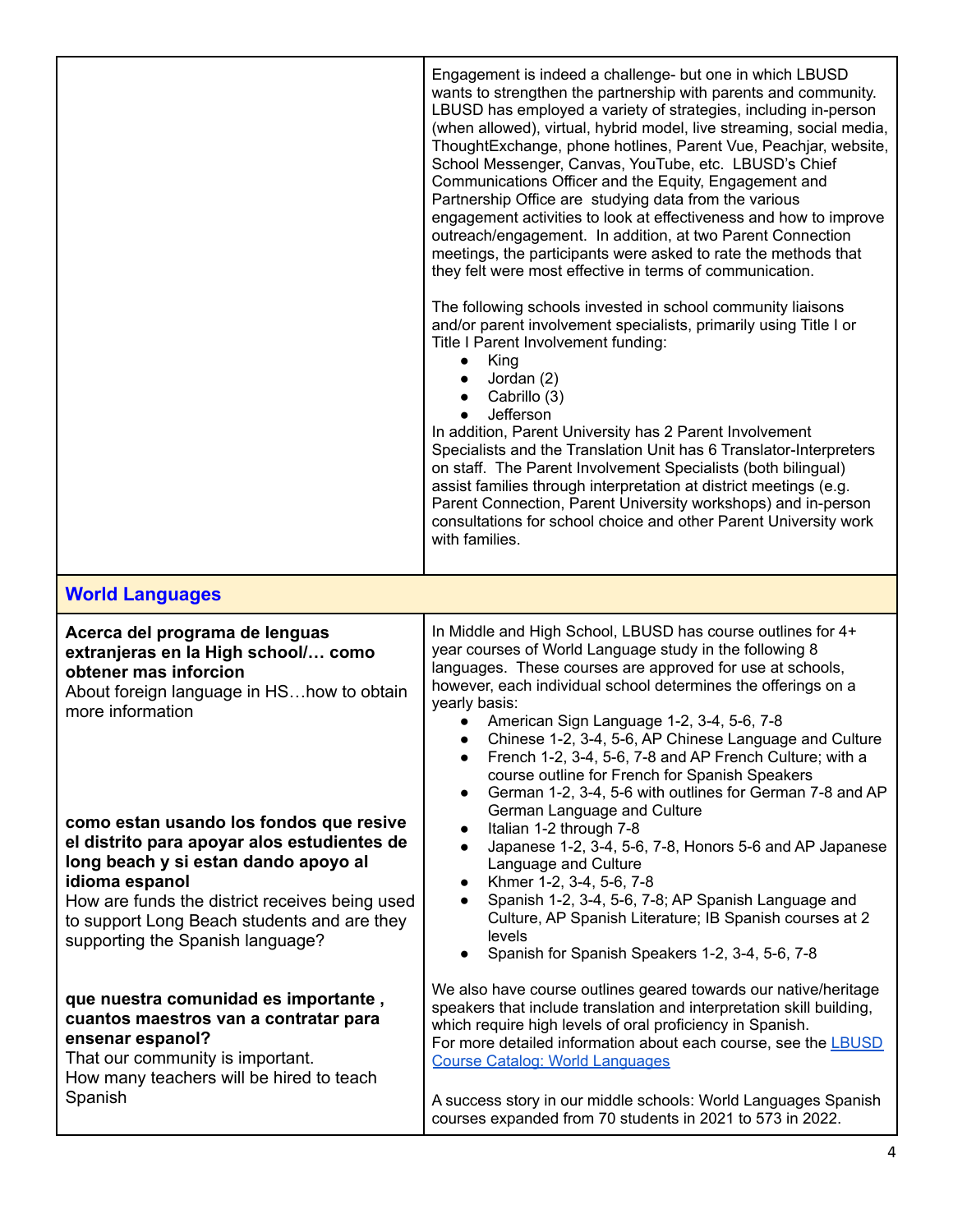|                                                                                                                                                                             | One way that LBUSD has embraced Spanish is through Dual<br>Immersion (DI). LBUSD Dual Immersion Programs implement a<br>two-way dual language model of instruction, serving native<br>speakers of English alongside native speakers of Spanish.<br>Students from both language groups attend class together, learn<br>from each other and receive academic instruction in both<br>languages. The DI program has the following goals:<br>Bilingualism & Biliteracy<br>$\bullet$<br>Students become balanced bilinguals<br>$\bullet$<br>High Academic Achievement<br>$\bullet$<br>Students meet or exceed grade level standards in both<br>$\bullet$<br>English and the target language<br>Sociocultural Competence<br>$\bullet$                                                                       |
|-----------------------------------------------------------------------------------------------------------------------------------------------------------------------------|------------------------------------------------------------------------------------------------------------------------------------------------------------------------------------------------------------------------------------------------------------------------------------------------------------------------------------------------------------------------------------------------------------------------------------------------------------------------------------------------------------------------------------------------------------------------------------------------------------------------------------------------------------------------------------------------------------------------------------------------------------------------------------------------------|
|                                                                                                                                                                             | This year, LBUSD features 8 Dual Immersion Schools, with Riley<br>Elementary School's expansion that began this school year. DI in<br>LBUSD has two different models: 90/10 and 50/50. The 90/10<br>model is a dual language instructional model where, beginning in<br>Kindergarten, 90% of instruction is in a target language, and 10%<br>of instruction is English. The percentage of instruction in English<br>increases in each subsequent grade until reaching a 50/50<br>distribution in 4th through 8th grade. The 50/50 model is a dual<br>language instructional model where 50% of instruction is in a<br>target language and 50% of instruction is in English from<br>Kindergarten through 8th grade.                                                                                   |
|                                                                                                                                                                             | The LBUSD Equity and Excellence Policy, adopted this year by<br>the Board of Education, centers the needs of our Black,<br>Indigenous, People of Color (BIPOC) and students with disabilities<br>within our efforts to deliver an excellent educational experience to<br>all students. The BIPOC acronym is used throughout the policy to<br>reflect the intersectionality that is inherently woven into racism,<br>discrimination, and systemic oppression. In order to eradicate<br>institutional bias and to eliminate disparities in educational<br>outcomes for students of color, LBUSD commits to proactively<br>identify and address biases and barriers that negatively influence<br>student learning, perpetuate performance gaps, and impede<br>access to opportunities for all students. |
|                                                                                                                                                                             | The hiring of teachers is dependent on the master schedules of<br>schools and how many sections of a class is offered at a school.<br>At this time, staffing is still being completed. We will report back<br>once staffing and master scheduling is finalized.                                                                                                                                                                                                                                                                                                                                                                                                                                                                                                                                      |
| <b>State Seal of Biliteracy</b>                                                                                                                                             |                                                                                                                                                                                                                                                                                                                                                                                                                                                                                                                                                                                                                                                                                                                                                                                                      |
| sobre el logo de los idiomas que se le<br>otorga a cada estudiante en el<br>certificado de hight school.<br>About the language certificate given to<br>high school students | The California State Seal of Biliteracy (SSB) is awarded to<br>students who have attained high levels of bilingualism and<br>biliteracy in two or more languages. The criteria is used to<br>determine whether a student has achieved a high level of literacy<br>and fluency in one or more languages in addition to English. In<br>addition to the above, if the primary language of a student is other<br>than English they shall demonstrate English proficiency on the<br>ELPAC or equivalent test.                                                                                                                                                                                                                                                                                             |
| Lenguas extranjeras como piensan<br>seguir trabajando para aque los                                                                                                         | The Multilingual office developed a communication strategy to<br>encourage counselors and department heads to promote the SSB.                                                                                                                                                                                                                                                                                                                                                                                                                                                                                                                                                                                                                                                                       |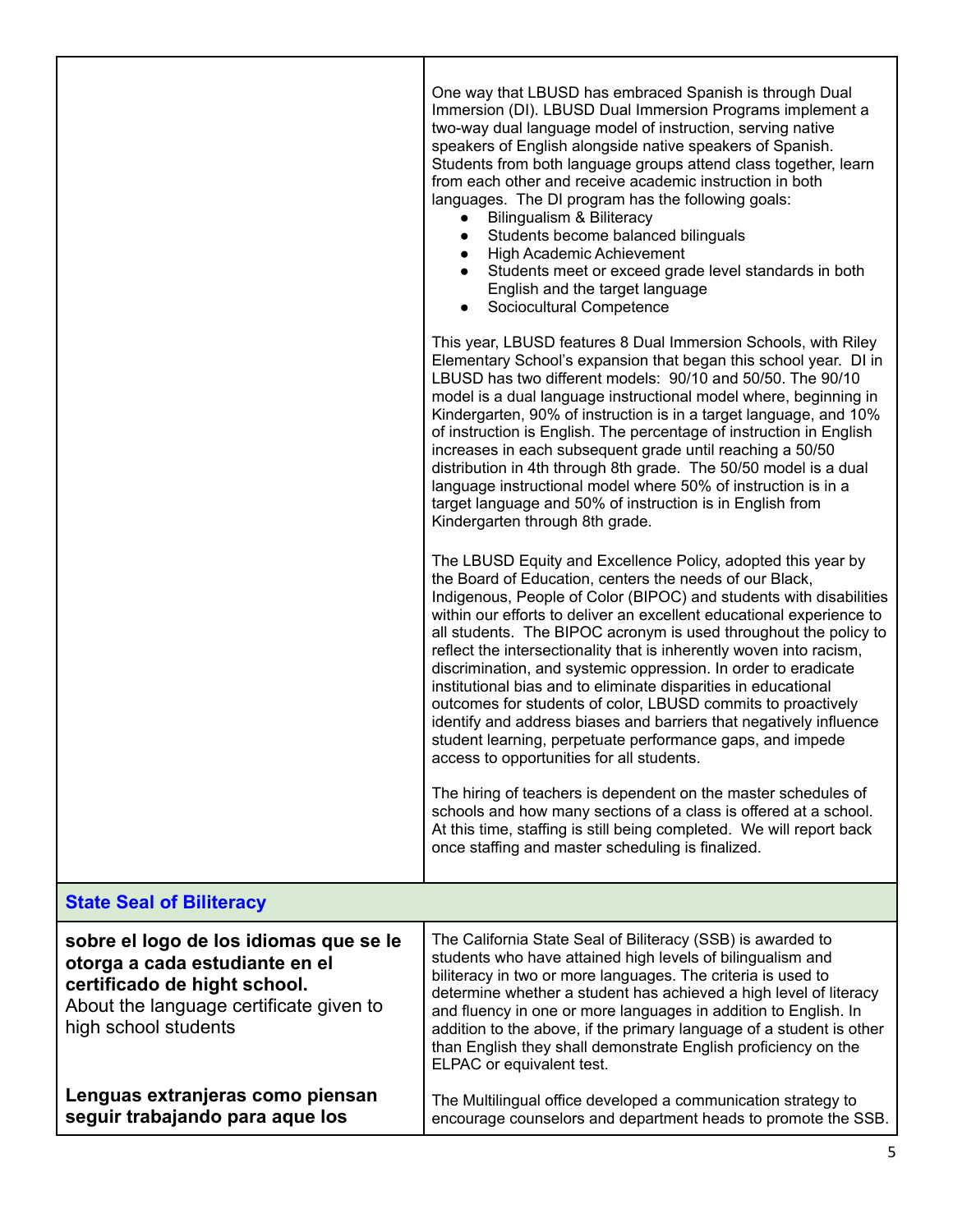| estudiantes continuen con los<br>servicios que ocupan los estudiantes<br>para continuar con la forma de<br>conseguir el sello del bilinguismo<br>Foreign language how do you plan to                                                      | School sites then encouraged students to consider how they might<br>qualify for the seal. This year the Multilingual office, in partnership<br>with the High School Office, arranged the purchase of Seal of<br>Biliteracy medallions and ordered the seals from CDE which will<br>be distributed to sites before graduation.                                                                                                                                                                                                                                                                 |  |
|-------------------------------------------------------------------------------------------------------------------------------------------------------------------------------------------------------------------------------------------|-----------------------------------------------------------------------------------------------------------------------------------------------------------------------------------------------------------------------------------------------------------------------------------------------------------------------------------------------------------------------------------------------------------------------------------------------------------------------------------------------------------------------------------------------------------------------------------------------|--|
| continue working on ensuring students<br>receive the services needed to obtain the<br>seal of biliteracy                                                                                                                                  | See Flyer for more information.<br>Currently (6/7/22), LBUSD is expected to award 537 State Seals<br>of Biliteracy. Of these, 53% completed a 4-year course of study,<br>while 47% demonstrated proficiency through an examination.<br>There were eight languages that a SSB was earned, with Spanish                                                                                                                                                                                                                                                                                         |  |
| why is the district cutting budget for<br>the state seal biliteracy program                                                                                                                                                               | as the largest group (74%). The other languages represented<br>were: American Sign Language, Chinese, French, German,<br>Japanese, Khmer, and Korean.                                                                                                                                                                                                                                                                                                                                                                                                                                         |  |
| ¿Por qué el distrito está recortando el<br>presupuesto para el programa del Sello<br>Estatal de Alfabetización Bilingüe?                                                                                                                  | The District is not cutting the budget for the SEAL of Biliteracy; in<br>fact, it is adding resources to the Multilingual Office. Each school<br>determines its class offerings based on a number of factors. The<br>Multilingual Office has increased communication and awareness<br>of the Seal of Biliteracy to support school sites to develop a plan<br>with students to meet the necessary requirements.                                                                                                                                                                                |  |
| porque el distrito esta quitando la<br>oportunidad de adquirir el sello?<br>Why is the district taking away the<br>opportunity to acquire the seal?                                                                                       | In addition, staff has started a multiyear data review of SSB<br>eligible students and their path to completion. As part of looking<br>closer at the data, we will look at patterns of student interest in the<br>course of study and master schedule development. There has<br>also been preliminary discussions of other supports for students,<br>including more communication to eligible families, website<br>enhancements to promote SSB, tutorials and/or preparation<br>seminars for AP examinations, and the exploration of dual<br>enrollment to provide more options for students. |  |
| <b>Language Acquisition Programs</b>                                                                                                                                                                                                      |                                                                                                                                                                                                                                                                                                                                                                                                                                                                                                                                                                                               |  |
| Que porciento de padres necesitan para<br>poder pasar un programa que ayude a<br>nuestros estudiantes de segundo idioma.<br>What percentage of parents are needed to<br>approve a program to help students learning a<br>second language? | Assuming this question is referring to a language acquisition<br>program that is not available as an option at a school, Proposition<br>58 outlines the following:<br>-When parents/guardians of 30 or more students in a school make<br>a request for a new language acquisition program; -or-<br>-When parents/guardians of 20 or more students in a grade level<br>in a school makes a request for a new language acquisition<br>program<br>There is a mandated process, including a district feasibility<br>analysis. For more information, please click here.                            |  |
| <b>English as a Second Language</b>                                                                                                                                                                                                       |                                                                                                                                                                                                                                                                                                                                                                                                                                                                                                                                                                                               |  |
| me interesa saber que se tome en cuanta<br>las minorias y sus necesidades para los<br>alumnos que son imigrantes, y que tienen<br>ingles como segunda lengua                                                                              | English Learner support is touched in many different actions of the<br>LCAP, such as tutoring, mental health supports, and other areas<br>where LBUSD provides services and interventions for students in<br>need. More specifically, Action 3.7 focuses on providing support<br>to English Learners and their families. These efforts include the                                                                                                                                                                                                                                            |  |
| What is taken into account for minority<br>students and their needs as<br>immigrants acquiring English as a second<br>language?                                                                                                           | following:<br>Translation/interpretation services, which was expanded<br>$\bullet$<br>with additional staff this year<br>English Language Proficiency Assessments for California<br>$\bullet$<br>(ELPAC) administration,                                                                                                                                                                                                                                                                                                                                                                      |  |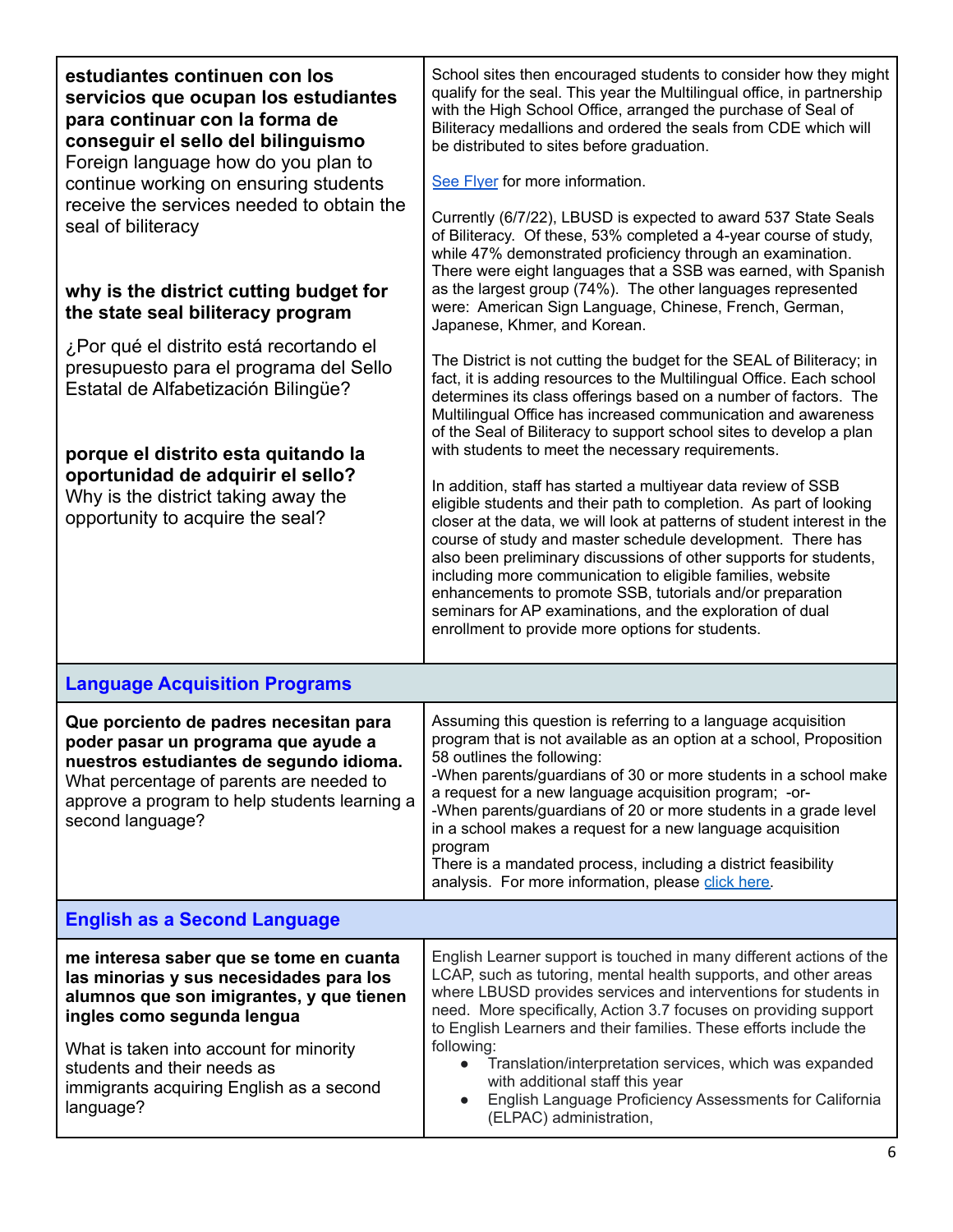### **Como distribuyen los fondos para los programas que apoyan a los estudiantes que estan aprendiendo ingles.**

How are funds distributed across programs that support students learning English?

### **What specific supports are provided to LTELs and students identified as at-risk of becoming LTELs.**

¿Qué apoyos específicos se brindan a los LTEL y a los estudiantes identificados como en riesgo de convertirse en LTEL?

- Parent involvement, and technical assistance to schools
- Establish and maintain the "LBUSD Multilingual Office."
- This office merges World Language, English Learner, and Dual Immersion services, providing greater support to both students and families, including robust training and coaching in designated and integrated ELD.
- EL coaches and curricula specialists provide on-site training for school sites to address school-specific needs related to ELs, including primary/heritage language instruction strategies and curricula.
- A new platform, Ellevation, will assist classroom teachers, principals and district leaders in analyzing multiple sets of assessment data in order to make instructional decisions and set language development goals for English Learners.

In addition, each school receives an allocation of LCFF funding (LCAP Action 3.10) where school site council- with consultation from the English Learner Advisory Committee (ELAC) makes recommendations about key site programs or services that help meet the needs of students at their site.

The New LBUSD Multilingual office has been established to meet the needs of multilingual students, encompassing English Learner services, Migrant Education, Dual Immersion, and World Languages. This coming year, the office is expanding even further to provide additional on-site support to help school sites meet the needs of English learners. As newcomer students new to the district, the Multilingual Office staff meets with the student's teacher to provide instructional support to meet their unique needs as they acquire English language proficiency. The Multilingual Office staff provides newcomer students with supplemental material (bilingual dictionaries - English/student's primary language). A Chromebook that contains software applications in which students can log in both at home and at school to increase their English language proficiency is assigned to them. In addition, when available, a college student/paraprofessional is assigned to a site(s) with a high number of newcomers to provide primary language support to ensure students have access to the core curriculum, despite their language barrier.

Furthermore, newcomer students are placed in a class that will support their acceleration of the English language as they receive both integrated and designated English Language Development. An additional 8 teachers were added in middle schools to increase enrollment in CCR courses for English Learners.

Support for students learning English begins in each classroom. English Language Development (ELD) instruction is designed specifically for English language learners to develop their listening, speaking, reading, and writing skills in English. ELD takes 2 forms: Designated and Integrated.

Designated ELD is instruction provided during a protected time in the regular school day for focused instruction on the state-adopted ELD standards. During Designated ELD, English learners develop critical English language skills necessary for accessing academic content in English.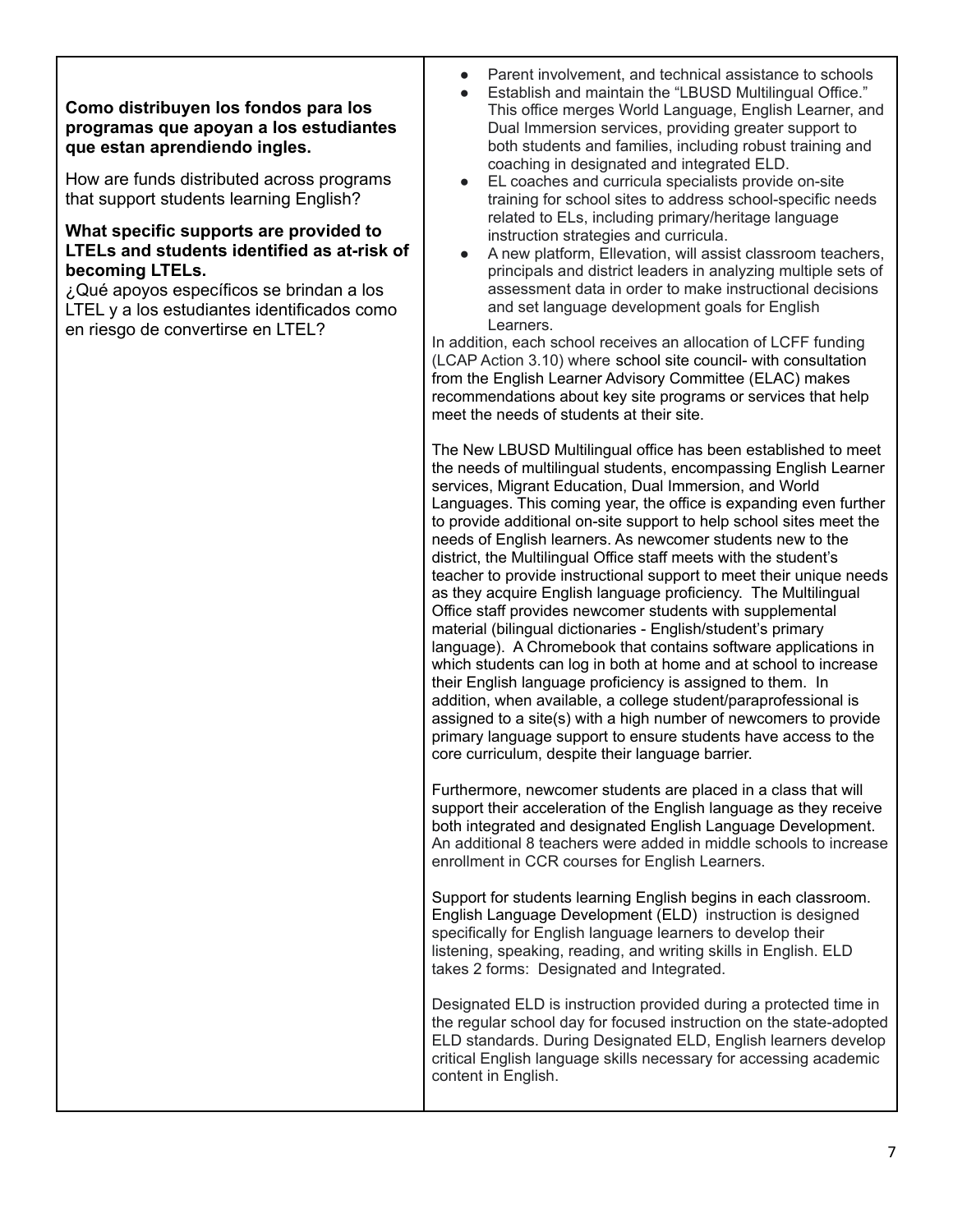|                                                                                                                                                                             | Integrated ELD is instruction that is provided to ELs throughout<br>the school day and across all subjects by teachers. The purpose<br>of this instruction is to strengthen ELs' abilities to use English as<br>they simultaneously learn content through English.                                                                                                                                                                                                                                                                                                                                                                                                                                                                                                                                                                                                                                                                                                                                                                                                                                                                                                                                                                                                                                                                                                                                                                                                                                                                                                                                              |
|-----------------------------------------------------------------------------------------------------------------------------------------------------------------------------|-----------------------------------------------------------------------------------------------------------------------------------------------------------------------------------------------------------------------------------------------------------------------------------------------------------------------------------------------------------------------------------------------------------------------------------------------------------------------------------------------------------------------------------------------------------------------------------------------------------------------------------------------------------------------------------------------------------------------------------------------------------------------------------------------------------------------------------------------------------------------------------------------------------------------------------------------------------------------------------------------------------------------------------------------------------------------------------------------------------------------------------------------------------------------------------------------------------------------------------------------------------------------------------------------------------------------------------------------------------------------------------------------------------------------------------------------------------------------------------------------------------------------------------------------------------------------------------------------------------------|
|                                                                                                                                                                             | Long term English Learners (LTELs) are students who are still<br>progressing toward redesignating to fluent English proficient.<br>LBUSD acknowledges its commitment to providing supports to<br>LTELs. Specifically, the second draft of the LCAP adds a new<br>platform that we believe will be beneficial to LTELs, as well as<br>English Learners. Action 3.7 details a new platform ("Ellevation")<br>which is used in several California school districts. It is designed<br>to assist classroom teachers and school leaders in ensuring the<br>success of English learners. The platform will assist classroom<br>teachers, principals and district leaders in analyzing multiple sets<br>of assessment data in order to make instructional decisions and<br>set language development goals for English Learners. In addition,<br>Ellevation supports integrated and designated instruction through<br>materials and resources that support students' specific proficiency<br>levels, which should prove invaluable in assisting teachers to<br>support their EL, LTELs and those at risk of becoming LTELs.<br>The Ellevation platform tracks student progress toward English<br>fluency and monitors students into and beyond the phase of<br>redesignation. In addition, a robust set of professional<br>development modules will assist teachers in increasing their<br>knowledge and capacity to support English learners in their<br>language acquisition and content mastery through integrated and<br>designated English Language Development. LBUSD will begin<br>use of this tool in the Fall. |
| <b>Parent and Teacher Support</b>                                                                                                                                           |                                                                                                                                                                                                                                                                                                                                                                                                                                                                                                                                                                                                                                                                                                                                                                                                                                                                                                                                                                                                                                                                                                                                                                                                                                                                                                                                                                                                                                                                                                                                                                                                                 |
| me gustaria saber si la capacitacion para<br>el personal de las escuelas sera en todas<br>las del distrito<br>Will training for staff be at all schools in the<br>district? | The relationship between parent and teacher is an important one.<br>We acknowledge that a parent is the first teacher and has a major<br>impact on growth and development. Research has consistently<br>shown that quality core instruction is the number one factor in<br>student success. As such, LBUSD is planning to re-calibrate our<br>core instruction and update our "Understandings" to focus on<br>quality instruction in classrooms. Professional development for<br>teachers will begin this summer. The goal is to improve the<br>connection between parents and teachers to work together for a<br>better academic outcome for our students.                                                                                                                                                                                                                                                                                                                                                                                                                                                                                                                                                                                                                                                                                                                                                                                                                                                                                                                                                     |
|                                                                                                                                                                             | This summer (2022), all teachers will be engaged in at least 16<br>hours of instructional and operational professional development,<br>including Preparing an Equity-centered Classroom, Creating a<br>Welcoming Learning Space, Building Relationships and<br>Community, and Leveraging Restorative Justice Practices.                                                                                                                                                                                                                                                                                                                                                                                                                                                                                                                                                                                                                                                                                                                                                                                                                                                                                                                                                                                                                                                                                                                                                                                                                                                                                         |
|                                                                                                                                                                             | In addition, each school site presents training throughout the year<br>specifically designed to meet the needs of the school.                                                                                                                                                                                                                                                                                                                                                                                                                                                                                                                                                                                                                                                                                                                                                                                                                                                                                                                                                                                                                                                                                                                                                                                                                                                                                                                                                                                                                                                                                   |
| <b>Tutoring</b>                                                                                                                                                             |                                                                                                                                                                                                                                                                                                                                                                                                                                                                                                                                                                                                                                                                                                                                                                                                                                                                                                                                                                                                                                                                                                                                                                                                                                                                                                                                                                                                                                                                                                                                                                                                                 |
| yo quisiera que los fondos se invierte mas<br>en las tutorias porque hay salones con<br>muchos alumnos y necesitan mas                                                      | Tutoring is an important intervention for student achievement.<br>The LCAP describes this in Action 3.12. In recognition of the<br>importance of tutoring, LBUSD has braided tutoring in other                                                                                                                                                                                                                                                                                                                                                                                                                                                                                                                                                                                                                                                                                                                                                                                                                                                                                                                                                                                                                                                                                                                                                                                                                                                                                                                                                                                                                  |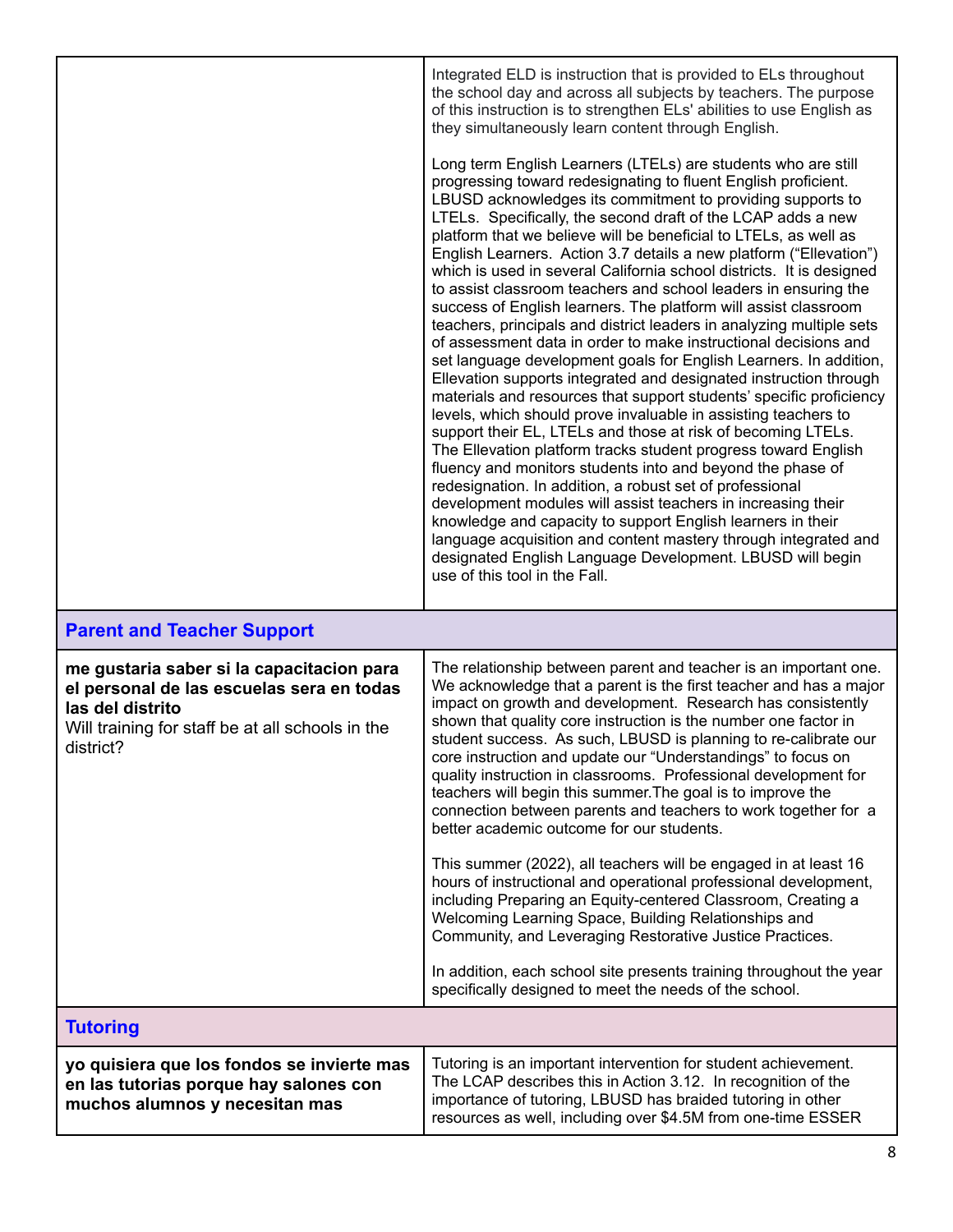| atencion para que llegue mas el<br>aprendisaje que se le pretende darle a<br>cada nivel.<br>I would like funds to be invested in tutoring<br>because classrooms have many students and<br>they need more attention to learn at each<br>level.                                                                                                                                                                                                                                                                                                                                                                                                                                                                                                                                                                                                                                                                                                                                                                                            | (Elementary and Secondary Emergency Relief) funding. This is<br>described in the LASP.<br>If your student needs tutoring services, please first talk to your<br>teacher and learn what is available to support the student's<br>academic growth.                                                                                                                                                                                                                                                                                                                                                                                                                                                                                                                                                                                                                                                                                                                                                                                                                                                                                                                                                                                                                                                                                                                                                                                                                                                                                                                                                                                                                                                                    |
|------------------------------------------------------------------------------------------------------------------------------------------------------------------------------------------------------------------------------------------------------------------------------------------------------------------------------------------------------------------------------------------------------------------------------------------------------------------------------------------------------------------------------------------------------------------------------------------------------------------------------------------------------------------------------------------------------------------------------------------------------------------------------------------------------------------------------------------------------------------------------------------------------------------------------------------------------------------------------------------------------------------------------------------|---------------------------------------------------------------------------------------------------------------------------------------------------------------------------------------------------------------------------------------------------------------------------------------------------------------------------------------------------------------------------------------------------------------------------------------------------------------------------------------------------------------------------------------------------------------------------------------------------------------------------------------------------------------------------------------------------------------------------------------------------------------------------------------------------------------------------------------------------------------------------------------------------------------------------------------------------------------------------------------------------------------------------------------------------------------------------------------------------------------------------------------------------------------------------------------------------------------------------------------------------------------------------------------------------------------------------------------------------------------------------------------------------------------------------------------------------------------------------------------------------------------------------------------------------------------------------------------------------------------------------------------------------------------------------------------------------------------------|
| <b>Enrichment &amp; Interventions</b>                                                                                                                                                                                                                                                                                                                                                                                                                                                                                                                                                                                                                                                                                                                                                                                                                                                                                                                                                                                                    |                                                                                                                                                                                                                                                                                                                                                                                                                                                                                                                                                                                                                                                                                                                                                                                                                                                                                                                                                                                                                                                                                                                                                                                                                                                                                                                                                                                                                                                                                                                                                                                                                                                                                                                     |
| What are the districtwide, in-school<br>enrichment offerings besides the<br><b>Elementary Music Program?</b><br>¿Cuáles son las ofertas de enriquecimiento<br>en la escuela en todo el distrito además del<br>Programa de Música para Primaria?<br>What kinds of enrichment programs are<br>offered by school sites and how are they<br>paying for it? A table, matrix, or other tool<br>to compare programs and funding sources<br>across districts would be helpful.<br>¿Qué tipos de programas de enriquecimiento<br>ofrecen las escuelas y cómo los pagan? Sería<br>útil contar con una tabla, matriz u otra<br>herramienta para comparar programas y<br>fuentes de financiación entre distritos.<br>Is there a central department or staff<br>person that tracks enrichment across the<br>district? If not, who are the people that<br>monitor and support school sites in this<br>area?<br>¿Hay un departamento central o un miembro<br>del personal que realiza un seguimiento del<br>enriquecimiento en todo el distrito? Si no, | Enrichment programs are mostly non-centralized programs that<br>are based on needs of the students at a school and site funded.<br>For the LCAP, Action 3.10 allocates LCFF funds to all school sites<br>and the school site council makes recommendations about key<br>site programs or services that help meet the needs of students at<br>their site. This includes enrichment activities. At most sites,<br>enrichment looks like interventions in order to support academic<br>needs of students. However, LCFF funds can be used for a<br>myriad of programs, such as after-school clubs and other<br>non-academic interest programs.<br>Within the LCAP, Actions 3.5 (Literacy Support) and 3.8 (Math<br>Support) references enrichment as interventions after-school and<br>Saturday programs, as extended learning opportunities.<br>-ln<br>addition, Tutoring (Action 3.12) is also referenced as extended<br>learning. The Black Student Achievement Initiative (Action 3.13)<br>lists several recommendations of enrichment activities. For<br>site-funded programs, the monitoring of activities, especially<br>interventions, is site-based. Highly recommended for monitoring<br>by school personnel, LBUSD has an internal tracking system with<br>the research data system called Intervention Tracker, which sites<br>are able to access to monitor effectiveness down to the student<br>level. For the large scale tutoring program, LBUSD is monitoring<br>the programs for effectiveness- both the contracted providers and<br>student participant growth.<br>Intervention Coordinators provide Tier 1 intervention to accelerate<br>learning in the core classroom by facilitating schoolwide |
| ¿quiénes son las personas que monitorean y<br>apoyan los planteles escolares en esta área?<br>What are the existing duties of the<br>intervention coordinators? Are they<br>reviewing individual student progress and<br>developing and implementing support<br>plans for English learners and other<br>high-need students that involve the<br>teacher, family, and student? How can<br>families identify the intervention<br>coordinator at their school if they need<br>support?<br>¿Cuáles son las funciones existentes de los<br>coordinadores de intervención? ¿Están<br>revisando el progreso individual de los<br>estudiantes y desarrollando e implementando<br>planes de apoyo para los estudiantes de                                                                                                                                                                                                                                                                                                                          | professional development, facilitating grade-level and<br>department-level lesson study and unit study and modeling,<br>coaching and co-teaching with individual teachers. Additionally,<br>Intervention Coordinators coordinate Tier 2 (small group) and Tier<br>3 (individual) interventions in order to mitigate learning loss for<br>at-promise students. Typically, the principal, counselor,<br>intervention coordinator and classroom teachers/department<br>heads work together to identify students in need for Tier 2 and 3<br>support.<br>At the school site, counselors have been provided de-escalation<br>training. Restorative Justice training and Safe and Civil Schools<br>training have specific de-escalation workshops within their<br>comprehensive training. Restorative Justice training has been<br>expanding in recent years to many schools in the district and all<br>schools participated in the past in Safe and Civil Schools training.<br>All School Safety and Emergency Preparedness personnel<br>receive de-escalation training on an ongoing basis.                                                                                                                                                                                                                                                                                                                                                                                                                                                                                                                                                                                                                             |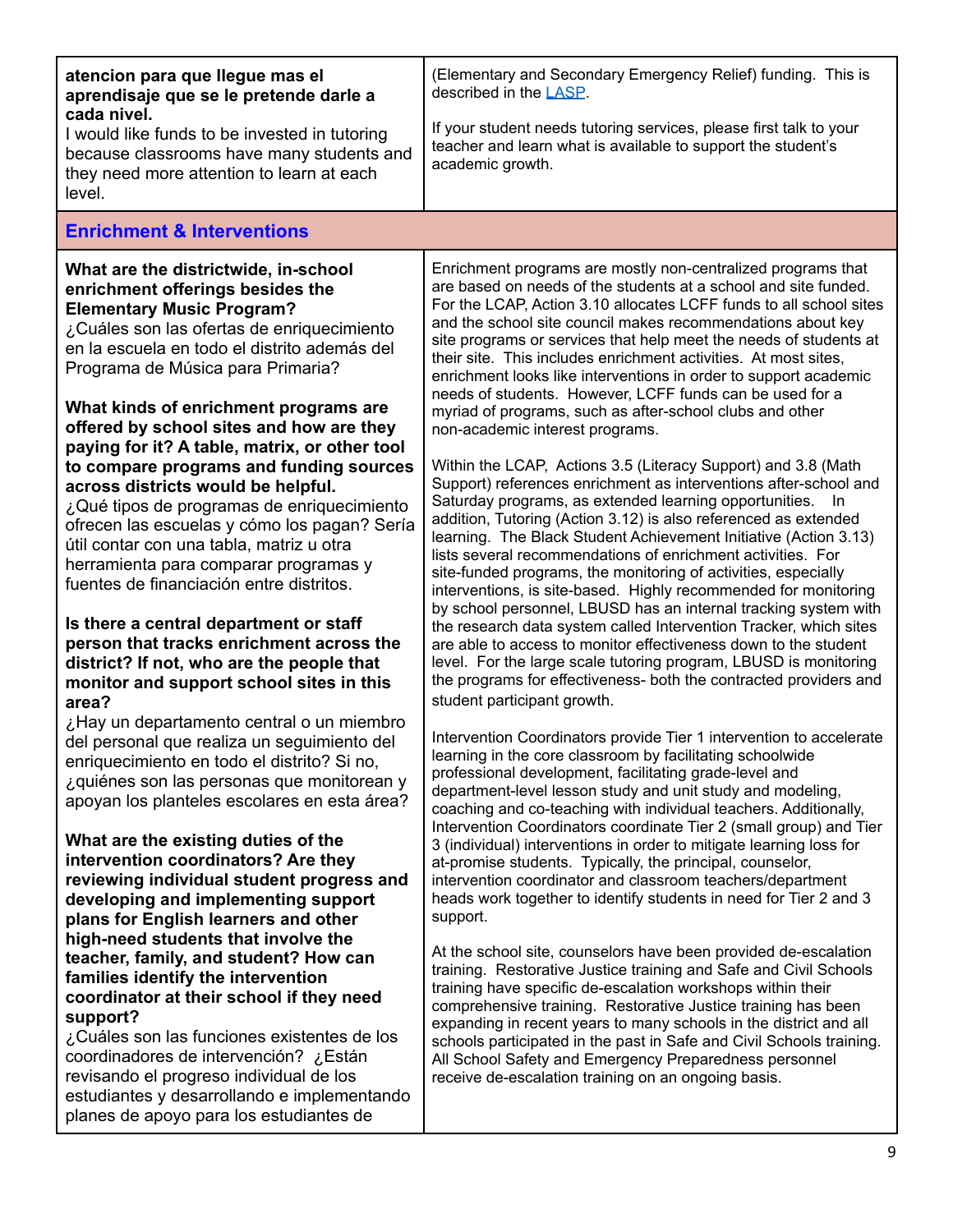| inglés y otros estudiantes con grandes<br>necesidades que involucren al maestro, la<br>familia y el estudiante? ¿Cómo pueden las<br>familias identificar al coordinador de<br>intervención en su escuela si necesitan<br>apoyo?                                                                                                                                                                                                       |                                                                                                                                                                                                                                                                                                                                                                                                                                                            |
|---------------------------------------------------------------------------------------------------------------------------------------------------------------------------------------------------------------------------------------------------------------------------------------------------------------------------------------------------------------------------------------------------------------------------------------|------------------------------------------------------------------------------------------------------------------------------------------------------------------------------------------------------------------------------------------------------------------------------------------------------------------------------------------------------------------------------------------------------------------------------------------------------------|
| Are ELs and Black students receiving any<br>specific and tailored support or is the<br>intervention one-size-fits-all based on the<br>test scores?<br>¿Los estudiantes negros y EL reciben algún<br>apoyo específico y personalizado o la<br>intervención es única para todos según los<br>puntajes de las pruebas?                                                                                                                   |                                                                                                                                                                                                                                                                                                                                                                                                                                                            |
| Does the district currently provide<br>de-escalation training to any of its staff? If<br>so, how often, who receives the training,<br>who gives the training, and is it mandatory<br>or voluntary?<br>¿Actualmente el distrito proporciona<br>capacitación sobre desescalada a alguno de<br>sus empleados? De ser así, ¿con qué<br>frecuencia, quién recibe la capacitación,<br>quién la imparte y si es obligatoria o<br>voluntaria? |                                                                                                                                                                                                                                                                                                                                                                                                                                                            |
| <b>Black Student Achievement Initiative</b>                                                                                                                                                                                                                                                                                                                                                                                           |                                                                                                                                                                                                                                                                                                                                                                                                                                                            |
| <b>How were Black Student Achievement</b><br>Initiative (BSAI) funds spent specifically in<br>$21 - 22?$<br>¿Cómo se gastaron los fondos de la Iniciativa<br>de Rendimiento de los Estudiantes<br>Afroamericanos (BSAI) específicamente en el<br>21-22?                                                                                                                                                                               | During the 2021-22 school year, LBUSD developed and engaged<br>a Black Student Achievement Advisory Committee (including<br>parents and other educational partners) to recommend additional<br>supports for Black students -- above and beyond other planned<br>programs elsewhere in the LCAP. The funding spent this year<br>focused on two implementation areas: (1) HBCU Expo trips and<br>(2) Black Student Achievement Symposium.                    |
| What were the successes and challenges<br>of BSAI implementation in 21-22?<br>¿Cuáles fueron los éxitos y retos de la<br>implementación de BSAI en el 21-22?                                                                                                                                                                                                                                                                          | In the second draft of the LCAP, there are several<br>recommendations from the advisory committee listed as additional<br>supports to begin implementation and planning in 2022-23 school<br>year, namely:<br>Student Cohorts - Identify cohorts of Black students to<br>participate in Sankofa programs. (see below)                                                                                                                                      |
| What is the district planning to do<br>differently in 22-23 in BSAI<br>implementation?<br>¿Qué planea hacer el distrito de manera<br>diferente para el 22-23 en la implementación<br>de la BSAI?                                                                                                                                                                                                                                      | Sankofa Summer Academy - A summer school academic<br>enrichment program for rising 4th/5th grade students to<br>receive culturally relevant instruction, transformative social<br>emotional learning skills, mentorship, and enrichment.<br>Sankofa Saturdays - Cohort of students will participate in an<br>$\bullet$<br>academic enrichment program centered on an assets based<br>study of black excellence promoting positive identity<br>development. |
| How many FTE staff are dedicated to<br>implementing BSAI? Is there anyone<br>whose full-time focus is on BSAI?                                                                                                                                                                                                                                                                                                                        | Sankofa Afterschool - Students will participate in a program<br>that is an extension of the Sankofa Saturday programming.                                                                                                                                                                                                                                                                                                                                  |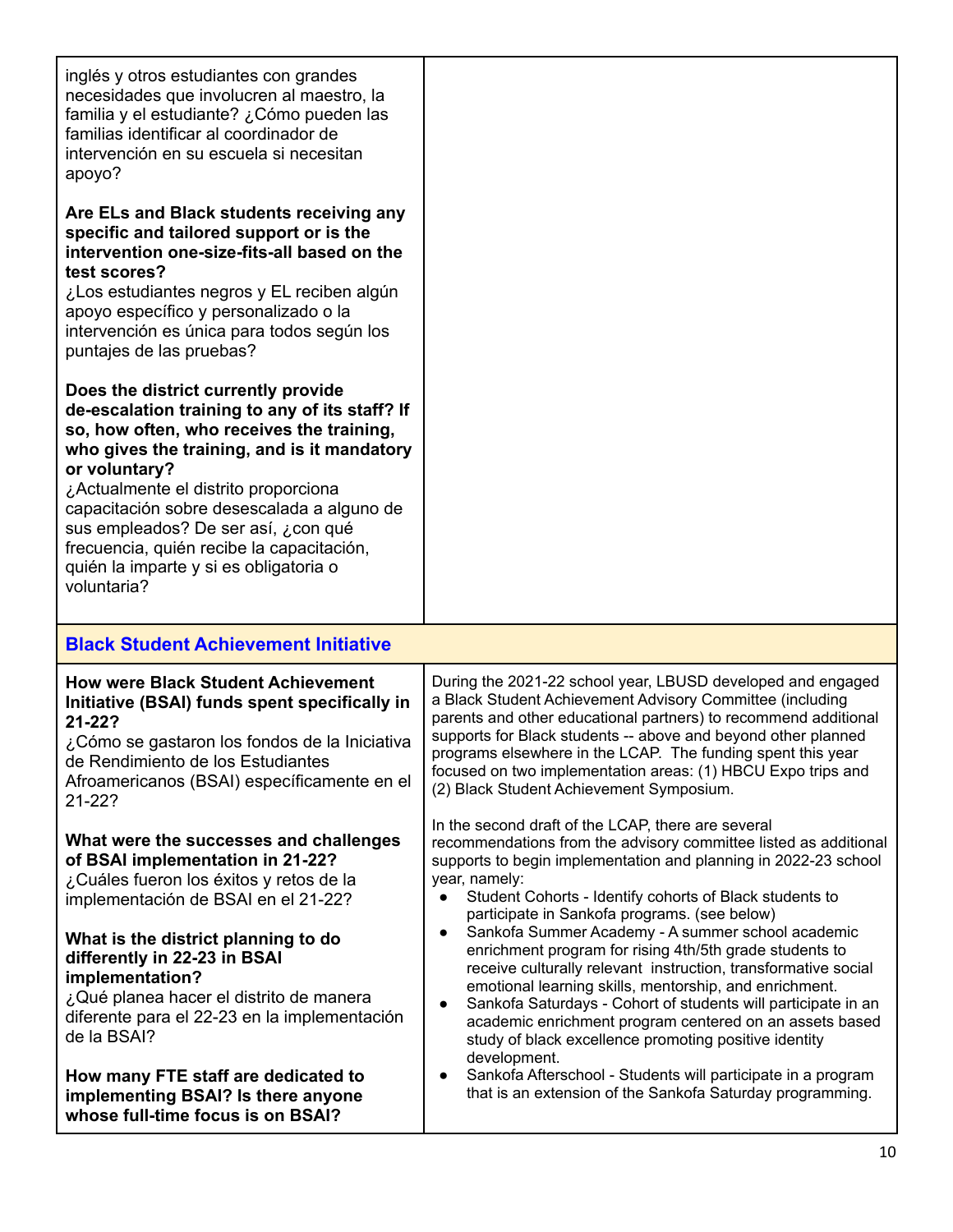| ¿Cuántos empleados FTE están dedicados a<br>implementar la BSAI? ¿Existe alguien cuyo<br>enfoque de tiempo completo sea la BSAI?<br>Will the district carryover unspent funds<br>from the 21-22 BSAI allocation to the 22-23<br>budget, on top of the \$750,000 that has<br>been allocated to BSAI for 22-23?<br>¿Transferirá el distrito fondos no gastados de<br>la asignación BSAI 21-22 al presupuesto<br>22-23, además de los \$750,000 dólares que<br>se han asignado para la BSAI de 22-23? | Sankofa Mentorship Program- High School students will<br>$\bullet$<br>participate in a mentorship program where they will engage<br>as mentors and mentees. Program development will be in<br>partnership with an outside agency.<br>Sankofa Parent Workshops- Provide parents with culturally<br>$\bullet$<br>relevant information and resources to support their student's<br>growth and increase parent engagement with schools and<br>the district.<br>Black Student Achievement Initiative Symposium- Because<br>$\bullet$<br>of the success of the 2022 Symposium, expanding the<br>participation of this very promising event. The goal of the<br>Symposium was to inform, engage, and uplift, our Black<br>students, parents, and guardians.<br>The committee will continue to work on a plan of implementation<br>for the 2022-23 school year, with the new budget allocation of<br>\$750,000. The LCAP is a one-year budget plan.<br>LBUSD acknowledges the hard work of the committee members<br>and looks forward to the ideas to add/strengthen the programs<br>and services initiated by the Black Student Achievement Advisory<br>Committee. The Deputy Superintendent and the Equity,                                                                                                                                  |
|----------------------------------------------------------------------------------------------------------------------------------------------------------------------------------------------------------------------------------------------------------------------------------------------------------------------------------------------------------------------------------------------------------------------------------------------------------------------------------------------------|----------------------------------------------------------------------------------------------------------------------------------------------------------------------------------------------------------------------------------------------------------------------------------------------------------------------------------------------------------------------------------------------------------------------------------------------------------------------------------------------------------------------------------------------------------------------------------------------------------------------------------------------------------------------------------------------------------------------------------------------------------------------------------------------------------------------------------------------------------------------------------------------------------------------------------------------------------------------------------------------------------------------------------------------------------------------------------------------------------------------------------------------------------------------------------------------------------------------------------------------------------------------------------------------------------------------------------------|
|                                                                                                                                                                                                                                                                                                                                                                                                                                                                                                    | Engagement and Partnerships Office coordinate the BSAI and<br>work with the committee.<br>A major success was the Black Student Achievement Symposium.<br>On Saturday, April 30, over two-hundred students, parents,<br>guardians, and community members attended this inaugural<br>event, and by all accounts, it was received with positivity,<br>excitement, and appreciation. The goal of the Symposium was to<br>inform, engage, and uplift our Black students, parents, and<br>guardians. With a welcome address from Dr. Tommie Mabry and<br>a keynote from Dr. Pedro Noguera, the symposium featured<br>academic support sessions and panel discussions on social<br>emotional learning and well being. There was an HBCU fair to<br>promote a college-going mindset.<br>It is important to recognize that beginning a new program, such as<br>the BSAI, requires infrastructure building. The line item in this<br>LCAP that pertains to the BSAI (Action 3.13) is one component of<br>a promising effort to uplift our Black students and families and<br>LBUSD does not view the Symposium as the culmination of the<br>Initiative, rather it was an intentional effort to center Black<br>Excellence in Long Beach and to engage the Black community<br>and others in exploring additional ways to support Black students. |

# **Mental Health and Social-Emotional Support**

| How is LBUSD increasing its investment     | Even with the increased personnel with our students, LBUSD has    |
|--------------------------------------------|-------------------------------------------------------------------|
| next year in mental health above and       | received feedback to increase more personnel around teacher       |
| beyond what it has done this year? Please  | assistance, social workers, and nurses. Even with the             |
| be specific about any NEW positions        | implementation of the Wellness Centers and other SEL supports,    |
| (number and where they will be located)    | it was clear students came back with much deeper challenges.      |
| and NEW programs.                          | Throughout this LCAP, there are numerous mental health            |
| ¿Cómo aumentará el LBUSD su inversión el   | supports. LBUSD is committed to keeping the services and          |
| próximo año en salud mental más allá de lo | supports in place to continue the process of supporting the whole |
| que ha hecho este año? Sea específico      | child.                                                            |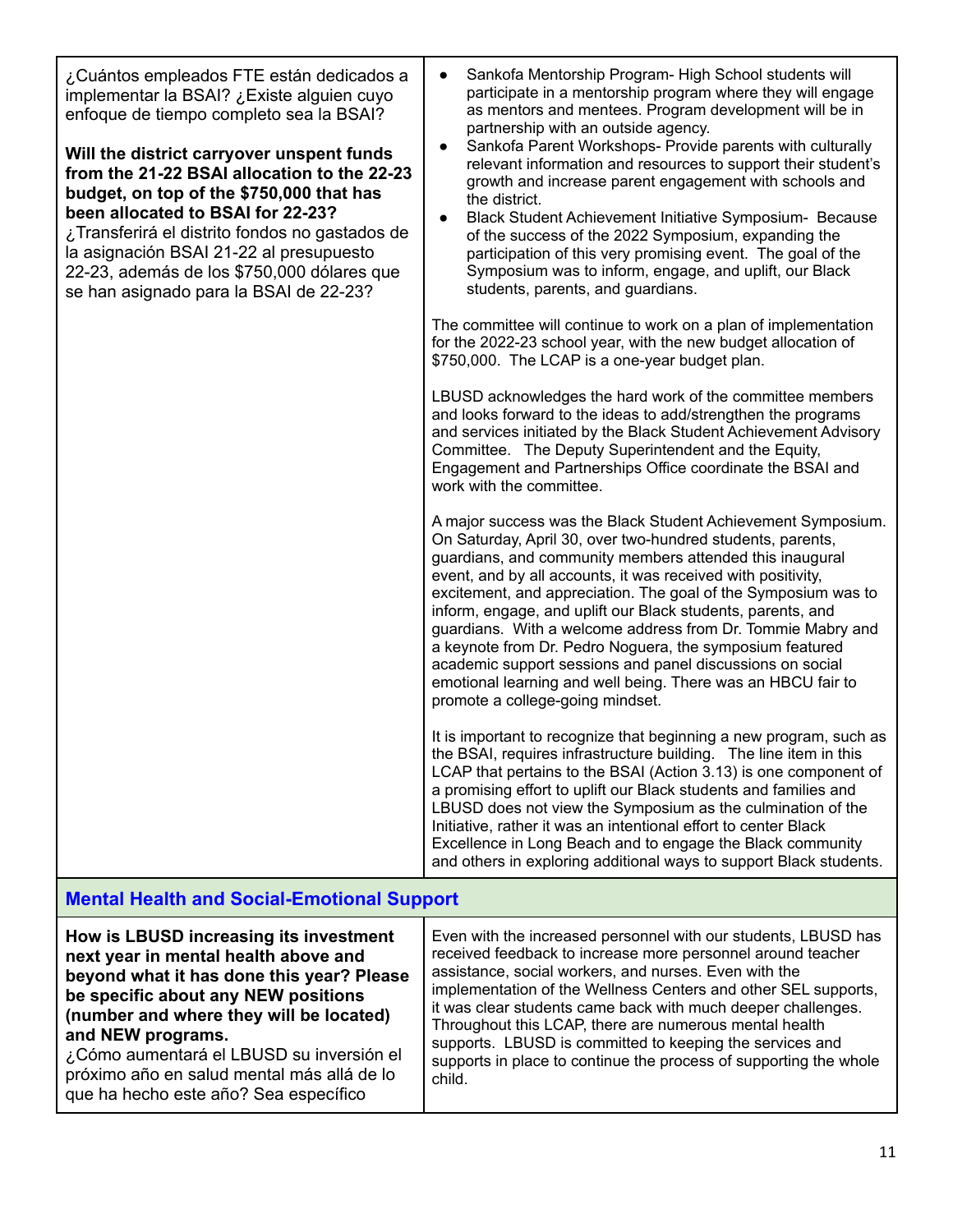| acerca de los NUEVOS puestos (número y<br>dónde se ubicarán) y NUEVOS programas.                                                                                                                                                                                                                                                                                                                                                                                                                                                                                                                                                                                                                                                                                                                                                  | The following staff were added this year to help address social<br>and emotional learning (SEL), suicide prevention, and student<br>support services:                                                                                                                                                                                                                                                                                                                                                                                                                                                                                                                                                                                                                                                                                                                                                                                                                                                                                                                                                                                                                                                                                                                                                                                                                      |
|-----------------------------------------------------------------------------------------------------------------------------------------------------------------------------------------------------------------------------------------------------------------------------------------------------------------------------------------------------------------------------------------------------------------------------------------------------------------------------------------------------------------------------------------------------------------------------------------------------------------------------------------------------------------------------------------------------------------------------------------------------------------------------------------------------------------------------------|----------------------------------------------------------------------------------------------------------------------------------------------------------------------------------------------------------------------------------------------------------------------------------------------------------------------------------------------------------------------------------------------------------------------------------------------------------------------------------------------------------------------------------------------------------------------------------------------------------------------------------------------------------------------------------------------------------------------------------------------------------------------------------------------------------------------------------------------------------------------------------------------------------------------------------------------------------------------------------------------------------------------------------------------------------------------------------------------------------------------------------------------------------------------------------------------------------------------------------------------------------------------------------------------------------------------------------------------------------------------------|
| Can you provide a list of the counselor to<br>student ratios at every school? What is the<br>method for assigning counseling days to<br>schools (i.e. is it based on enrollment or<br>something else?) and how do schools<br>"buy" additional days? Where is this<br>documented?<br>¿Puede proporcionar una lista de las<br>proporciones de consejero a estudiante en<br>cada escuela?¿Cuál es el método para<br>asignar días de asesoramiento a las escuelas<br>(es decir, se basa en la inscripción o en otra<br>cosa?) y ¿cómo las escuelas "compran" días<br>adicionales? ¿Dónde está documentado                                                                                                                                                                                                                             | Two attendance social workers<br>Three Family Resource Center staff<br>3.4 Full Time Equivalent (FTE) school psychologists<br>11 FTE High School Wellness Center staff<br>Three foster youth social workers<br>Two homeless youth social workers<br>MTSS Program Administrator and TOSA<br>Two SEL Coaches (elementary & secondary)<br>Administrative Assistant, Student Support Services<br>$\bullet$<br>LBUSD will maintain these programs, staff, and services next year<br>to have little disruption to the routine we have developed this year.<br>We are committed to sharing additional resources for our students<br>as we adapt to the evolving needs of our student population.                                                                                                                                                                                                                                                                                                                                                                                                                                                                                                                                                                                                                                                                                  |
| esto?                                                                                                                                                                                                                                                                                                                                                                                                                                                                                                                                                                                                                                                                                                                                                                                                                             | LBUSD has received very positive feedback regarding the high<br>school wellness centers. Preliminary data shows promise.<br>Expansion of the wellness centers to the middle schools is                                                                                                                                                                                                                                                                                                                                                                                                                                                                                                                                                                                                                                                                                                                                                                                                                                                                                                                                                                                                                                                                                                                                                                                     |
| The wellness centers seem to have been<br>effective in high schools, but there are<br>many problems at the middle school level                                                                                                                                                                                                                                                                                                                                                                                                                                                                                                                                                                                                                                                                                                    | budgeted for next year from an other funding source.<br>Each school has an allocation of counselor time. The counselor's                                                                                                                                                                                                                                                                                                                                                                                                                                                                                                                                                                                                                                                                                                                                                                                                                                                                                                                                                                                                                                                                                                                                                                                                                                                   |
| and very little support. What additional<br>mental health supports are provided at the<br>middle school level? What is the feasibility<br>of bringing the wellness center model to<br>that grade span?<br>Los centros de bienestar parecen haber sido<br>efectivos en las escuelas secundarias, pero<br>hay muchos problemas a nivel de secundaria<br>y muy poco apoyo.¿Qué apoyos adicionales<br>de salud mental se brindan en el nivel de la<br>escuela intermedia? ¿Cuál es la viabilidad de<br>llevar el modelo de centro de bienestar a ese<br>rango de grado?<br>What are the standard duties of<br>counselors and how much time is spent<br>on academic counseling versus social<br>emotional well-being versus administrative<br>duties? If it varies by grade level, school,<br>and counselor, what types of support and | primary responsibility is to provide counseling/mental health<br>supports for students- individually or in groups- to meet their<br>developmental needs, including both social-emotional and<br>academic support. There are other duties, including<br>assessments, attendance, behavioral interventions, participation<br>in Student Study Teams (SSTs), enrollment and course<br>placements. Time spent in these (and other) activities is<br>dependent on the daily needs of students. The principal of a<br>school is responsible for understanding and implementing<br>supports for students, including counseling support.<br>Counselor ratios for schools can be found in the School<br>Accountability Report Cards, which are located at<br>https://www.lbschools.net/Schools/sarcs.cfm. The data is located<br>in the "Other" section for each school. School counselors are<br>assigned to schools through consultation with Head Counselors at<br>the Level Offices and the Level Assistant Superintendents who<br>have deep knowledge about schools and student need. Schools<br>are able to add to their base assigned time by using site funding<br>approved by the School Site Council. Typically, this is discussed<br>in January or February for a placement for the following school<br>year. This approval is documented in the School Plan for Student |
| accountability exist to make sure that<br>counselors are fulfilling student needs?<br>¿Cuáles son los deberes estándar de los                                                                                                                                                                                                                                                                                                                                                                                                                                                                                                                                                                                                                                                                                                     | Achievement (SPSA).                                                                                                                                                                                                                                                                                                                                                                                                                                                                                                                                                                                                                                                                                                                                                                                                                                                                                                                                                                                                                                                                                                                                                                                                                                                                                                                                                        |
| consejeros y cuánto tiempo se dedica al<br>asesoramiento académico frente al bienestar<br>socioemocional frente a los deberes<br>administrativos? Si varía según el nivel de<br>grado, la escuela y el consejero, ¿qué tipos<br>de apoyo y responsabilidad existen para<br>garantizar que los consejeros satisfagan las<br>necesidades de los estudiantes?                                                                                                                                                                                                                                                                                                                                                                                                                                                                        | Students in need of support should be encouraged to speak to a<br>trusted adult at school so that they can receive the assistance that<br>is needed. Counselors are part of the equation, but LBUSD has<br>psychologists, social workers, therapists and other helpful<br>professionals. The following are additional supports provided by<br>LBUSD:<br>. The LBUSD Family Resource Centers (FRCs) provide<br>support services to meet the social, emotional and behavioral<br>needs at a cluster of 32 schools. The FRCs main offices are<br>located at Chavez Elementary School, Signal Hill Elementary                                                                                                                                                                                                                                                                                                                                                                                                                                                                                                                                                                                                                                                                                                                                                                  |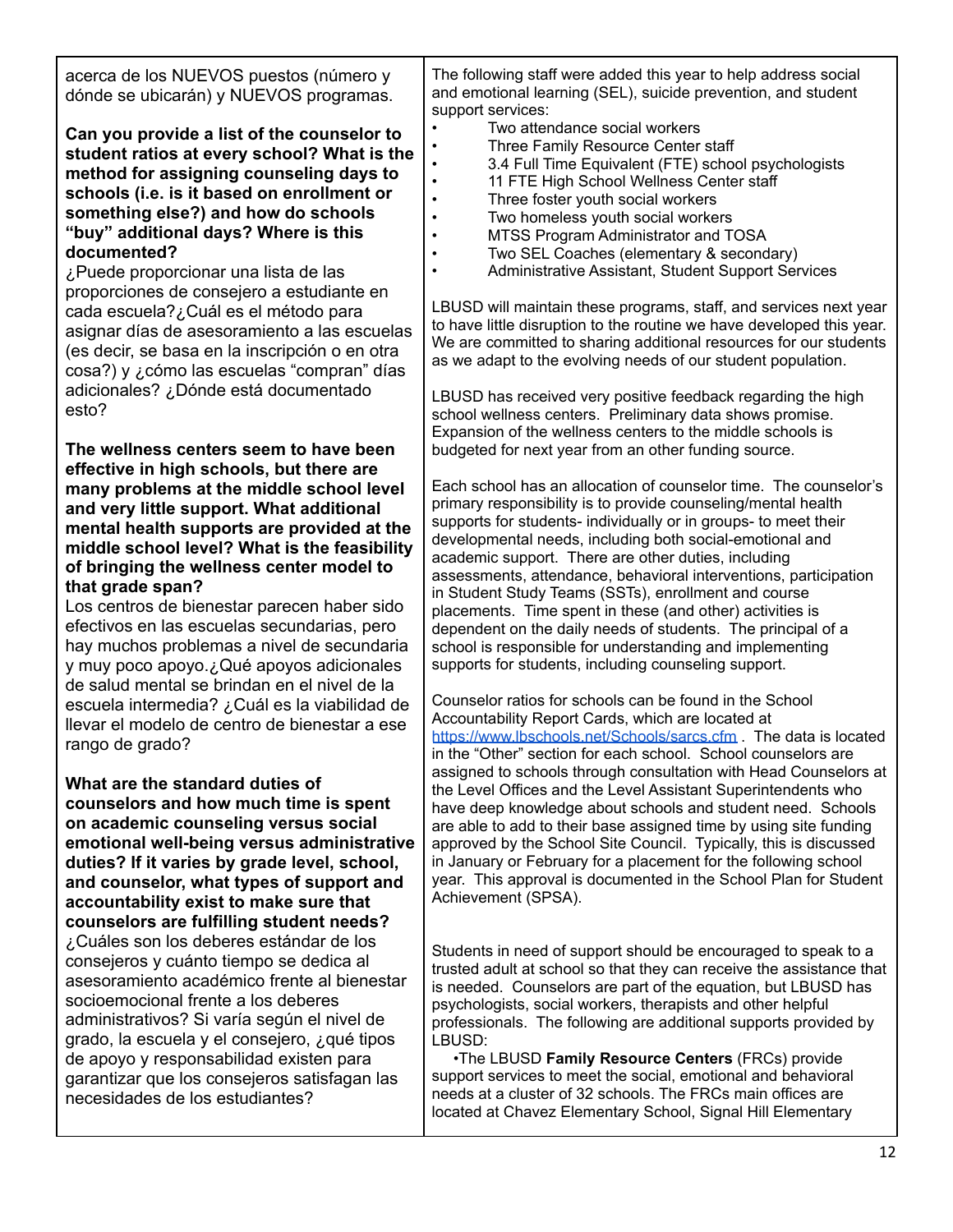| community resources that can be found here. |
|---------------------------------------------|
|---------------------------------------------|

In the engagement effort, LBUSD focused on receiving input about programs and services, rather than funding. As a result of the hundreds of thoughts from all of the community input and out of respect for the community's time to give input, LBUSD finds it necessary to provide a Community Input Budget Report. This report will share in greater detail many of the shared input that is not a part of the LCAP but may be a part of another budget or plan. The report will be published in June.

Related to the work on the LCAP, LBUSD is producing an updated version of the Learning Acceleration and Support Plan (LASP), which is an attempt to give an easy-to-read account of how the LCAP and other funds (such as the one-time COVID relief funds) are braided to provide programs and services to meet the need of LBUSD students. The current LASP (and subsequent versions) can be found at [www.lbschools.net/LASP](http://www.lbschools.net/LASP).

In closing, I'd like to express my gratitude for the greater Long Beach community for stepping up to provide valuable input for the budget. We challenged you several times in "calls to action"...and you